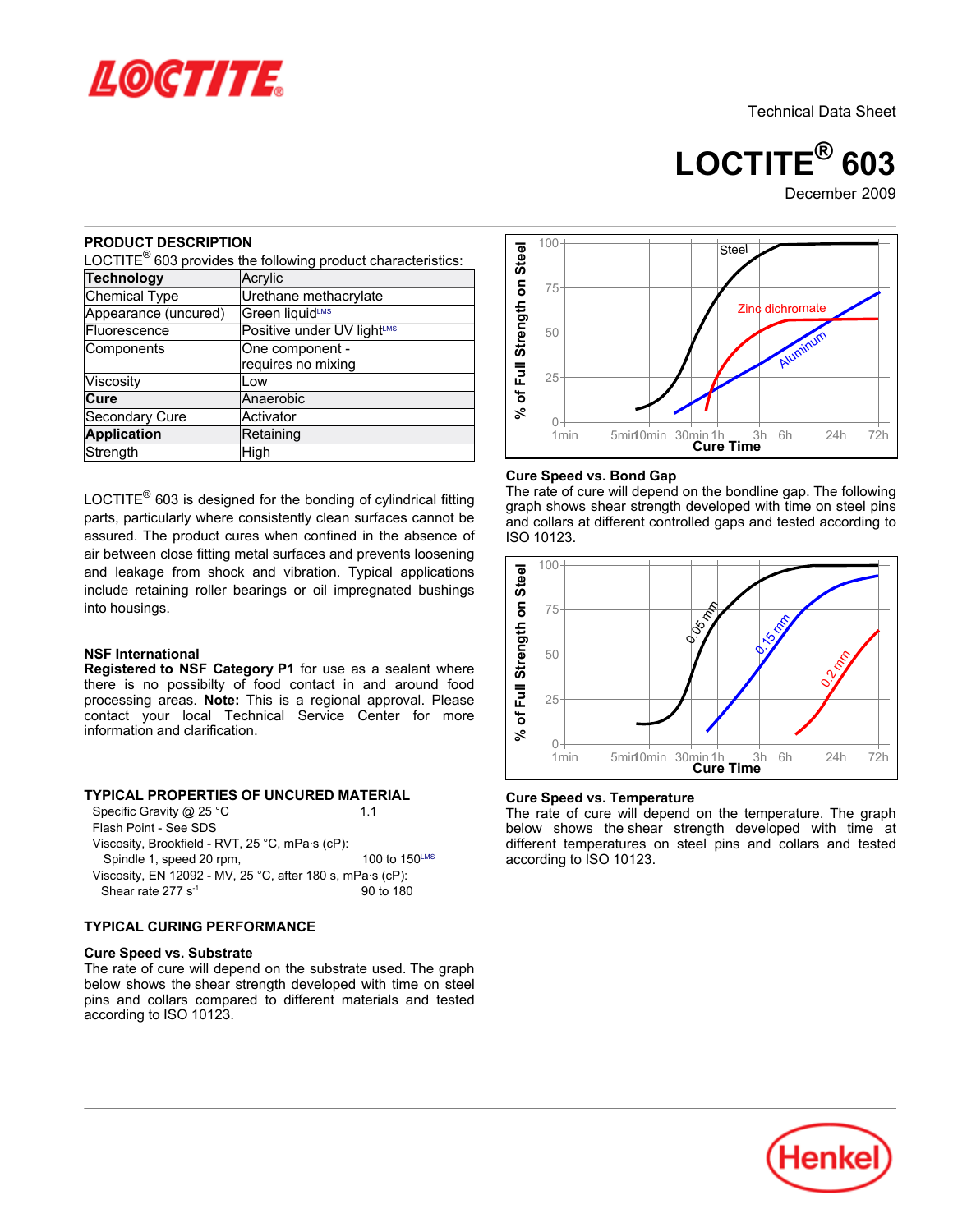

### **Cure Speed vs. Activator**

Where cure speed is unacceptably long, or large gaps are present, applying activator to the surface will improve cure speed. The graph below shows the shear strength developed with time on zinc dichromate steel pins and collars using Activator 7471™ and 7649™ and tested according to ISO 10123.



# **TYPICAL PROPERTIES OF CURED MATERIAL**

| $80 \times 10^{-6}$ |
|---------------------|
|                     |
| 0 <sub>1</sub>      |
|                     |
| 03                  |
|                     |

### **TYPICAL PERFORMANCE OF CURED MATERIAL Adhesive Properties**

| After 24 hours $@$ 22 °C<br>Compressive Shear Strength, ISO 10123: |       |                                                         |
|--------------------------------------------------------------------|-------|---------------------------------------------------------|
| Steel pins and collars                                             | (psi) | N/mm <sup>2</sup> $\geq$ 22 5 <sup>LMS</sup><br>(3,260) |

| After 30 minutes $@$ 22 °C             |                   |                            |  |
|----------------------------------------|-------------------|----------------------------|--|
| Compressive Shear Strength, ISO 10123: |                   |                            |  |
| Steel pins and collars                 | N/mm <sup>2</sup> | $\geq$ 13.5 <sup>LMS</sup> |  |
|                                        | (psi)             | (1.960)                    |  |

# **TYPICAL ENVIRONMENTAL RESISTANCE**

Cured for 1 week @ 22 °C Compressive Shear Strength, ISO 10123: Steel pins and collars

# **Hot Strength**





### **Heat Aging**

Aged at temperature indicated and tested @ 22 °C



### **Chemical/Solvent Resistance** Aged under conditions indicated and tested @ 22 °C.

|     | % of initial strength |      |       |
|-----|-----------------------|------|-------|
| °C  | 100 h                 | 500h | 1000h |
| 125 | 100                   | 100  | 100   |
| 22  | 100                   | 90   | 85    |
| 22  | 100                   | 90   | 80    |
| 87  | 100                   | 90   | 80    |
| 22  | 100                   | 100  | 75    |
| 22  | 90                    | 90   | 90    |
|     |                       |      |       |

### **GENERAL INFORMATION**

**This product is not recommended for use in pure oxygen and/or oxygen rich systems and should not be selected as a sealant for chlorine or other strong oxidizing materials.**

### **For safe handling information on this product, consult the Safety Data Sheet (SDS).**

Where aqueous washing systems are used to clean the surfaces before bonding, it is important to check for compatibility of the washing solution with the adhesive. In some cases these aqueous washes can affect the cure and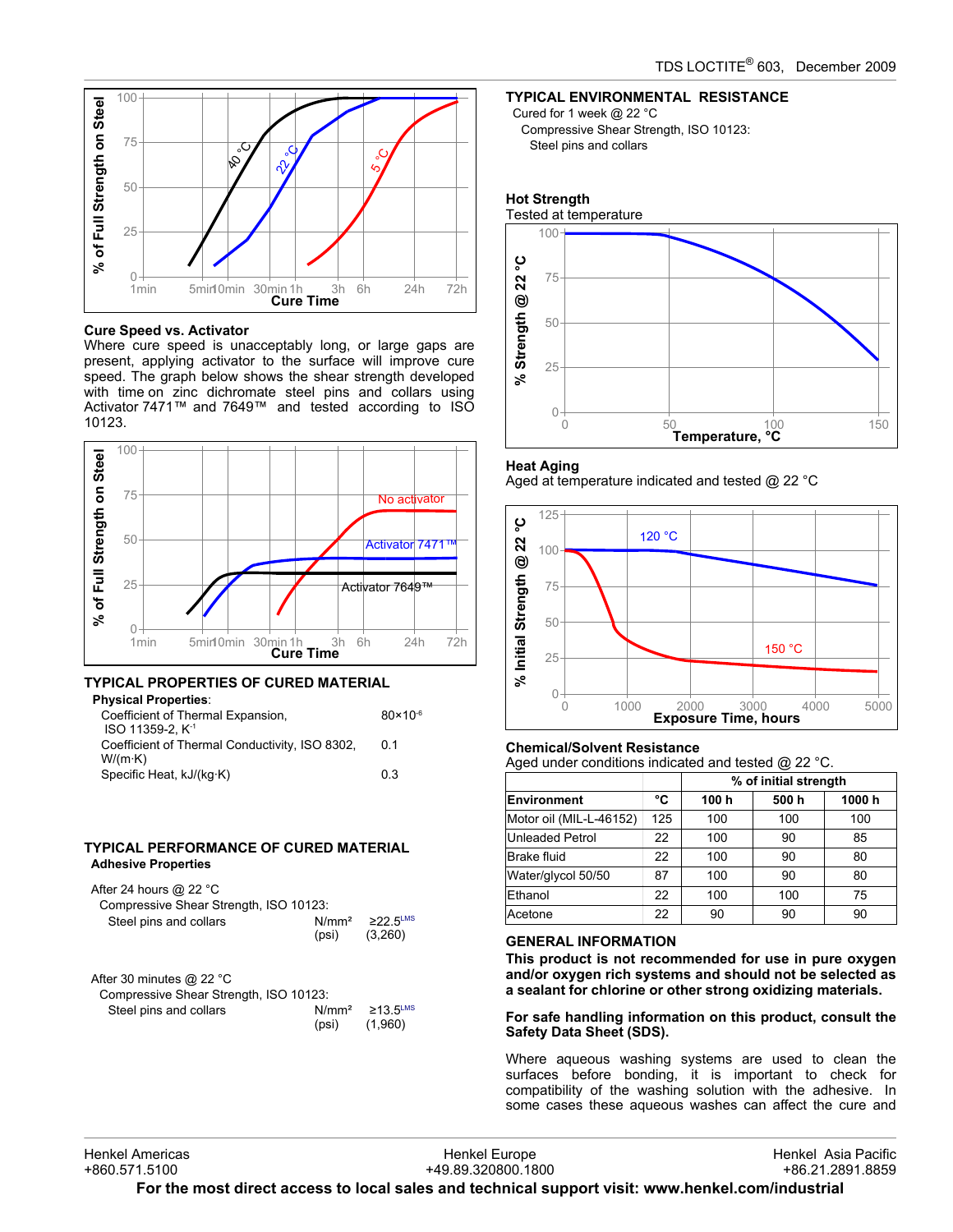performance of the adhesive.

This product is not normally recommended for use on plastics (particularly thermoplastic materials where stress cracking of the plastic could result). Users are recommended to confirm compatibility of the product with such substrates.

### **Directions for use:**

### **For Assembly**

- 1. For best results, clean all surfaces (external and internal) with a LOCTITE $^{\circledR}$  cleaning solvent and allow to dry.
- 2. If the material is an inactive metal or the cure speed is too slow, spray with Activator 7471™ or 7649™ and allow to dry.
- 3. **For Slip Fitted Assemblies**, apply adhesive around the leading edge of the pin and the inside of the collar and use a rotating motion during assembly to ensure good coverage.
- 4. **For Press Fitted Assemblies**, apply adhesive thoroughly to both bond surfaces and assemble at high press on rates.
- 5. **For Shrink Fitted Assemblies** the adhesive should be coated onto the pin, the collar should then be heated to create sufficient clearance for free assembly.
- 6. Parts should not be disturbed until sufficient handling strength is achieved.

### **For Disassembly**

1. Apply localized heat to the assembly to approximately 250 °C. Disassemble while hot.

### **For Cleanup**

1. Cured product can be removed with a combination of soaking in a Loctite solvent and mechanical abrasion such as a wire brush.

### **Loctite Material SpecificationLMS**

LMS dated September 1, 1995. Test reports for each batch are available for the indicated properties. LMS test reports include selected QC test parameters considered appropriate to specifications for customer use. Additionally, comprehensive controls are in place to assure product quality and consistency. Special customer specification requirements may be coordinated through Henkel Quality.

### **Storage**

Store product in the unopened container in a dry location. Storage information may be indicated on the product container labeling.

**Optimal Storage: 8 °C to 21 °C. Storage below 8 °C or greater than 28 °C can adversely affect product properties**. Material removed from containers may be contaminated during use. Do not return product to the original container. Henkel Corporation cannot assume responsibility for product which has been contaminated or stored under conditions other than those previously indicated. If additional information is required, please contact your local Technical Service Center or Customer Service Representative.

### **Conversions**

 $(^{\circ}C$  x 1.8) + 32 =  $^{\circ}F$ kV/mm x 25.4 = V/mil  $mm / 25.4 = inches$  $um / 25.4 = mil$  $N \times 0.225 = lb$ N/mm  $x$  5.71 = lb/in  $N/mm<sup>2</sup>$  x 145 = psi MPa x 145 = psi  $N·m \times 8.851 = lb·in$  $N·m \times 0.738 = lb·ft$ N·mm  $x$  0.142 =  $oz \cdot in$  $mPa·s = cP$ 

#### **Note:**

The information provided in this Technical Data Sheet (TDS) including the recommendations for use and application of the product are based on our knowledge and experience of the product as at the date of this TDS. The product can have a variety of different applications as well as differing application and working conditions in your environment that are beyond our control. Henkel is, therefore, not liable for the suitability of our product for the production processes and conditions in respect of which you use them, as well as the intended applications and results. We strongly recommend that you carry out your own prior trials to confirm such suitability of our product.

Any liability in respect of the information in the Technical Data Sheet or any other written or oral recommendation(s) regarding the concerned product is excluded, except if otherwise explicitly agreed and except in relation to death or personal injury caused by our negligence and any liability under any applicable mandatory product liability law.

**In case products are delivered by Henkel Belgium NV, Henkel Electronic Materials NV, Henkel Nederland BV, Henkel Technologies France SAS and Henkel France SA please additionally note the following:** 

In case Henkel would be nevertheless held liable, on whatever legal ground, Henkel's liability will in no event exceed the amount of the concerned delivery.

#### **In case products are delivered by Henkel Colombiana, S.A.S. the following disclaimer is applicable:**

The information provided in this Technical Data Sheet (TDS) including the recommendations for use and application of the product are based on our knowledge and experience of the product as at the date of this TDS. Henkel is, therefore, not liable for the suitability of our product for the production processes and conditions in respect of which you use them, as well as the intended applications and results. We strongly recommend that you carry out your own prior trials to confirm such suitability of our product.

Any liability in respect of the information in the Technical Data Sheet or any other written or oral recommendation(s) regarding the concerned product is excluded, except if otherwise explicitly agreed and except in relation to death or personal injury caused by our negligence and any liability under any applicable mandatory product liability law.

**In case products are delivered by Henkel Corporation, Resin Technology Group, Inc., or Henkel Canada Corporation, the following disclaimer is applicable:**

The data contained herein are furnished for information only and are believed to be reliable. We cannot assume responsibility for the results obtained by others over whose methods we have no control. It is the user's responsibility to determine suitability for the user's purpose of any production methods mentioned herein and to adopt such precautions as may be advisable for the protection of property and of persons against any hazards that may be involved in the handling and use thereof. In light of the foregoing, **Henkel Corporation specifically disclaims all warranties expressed or implied, including warranties of merchantability or fitness for a particular purpose, arising from sale or use of Henkel Corporation's products. Henkel Corporation specifically disclaims any liability for consequential or incidental damages of any kind, including lost profits.** The discussion herein of various processes or compositions is not to be interpreted as representation that they are free from domination of patents owned by others or as a license under any Henkel Corporation patents that may cover such processes or compositions. We recommend that each prospective user test his proposed application